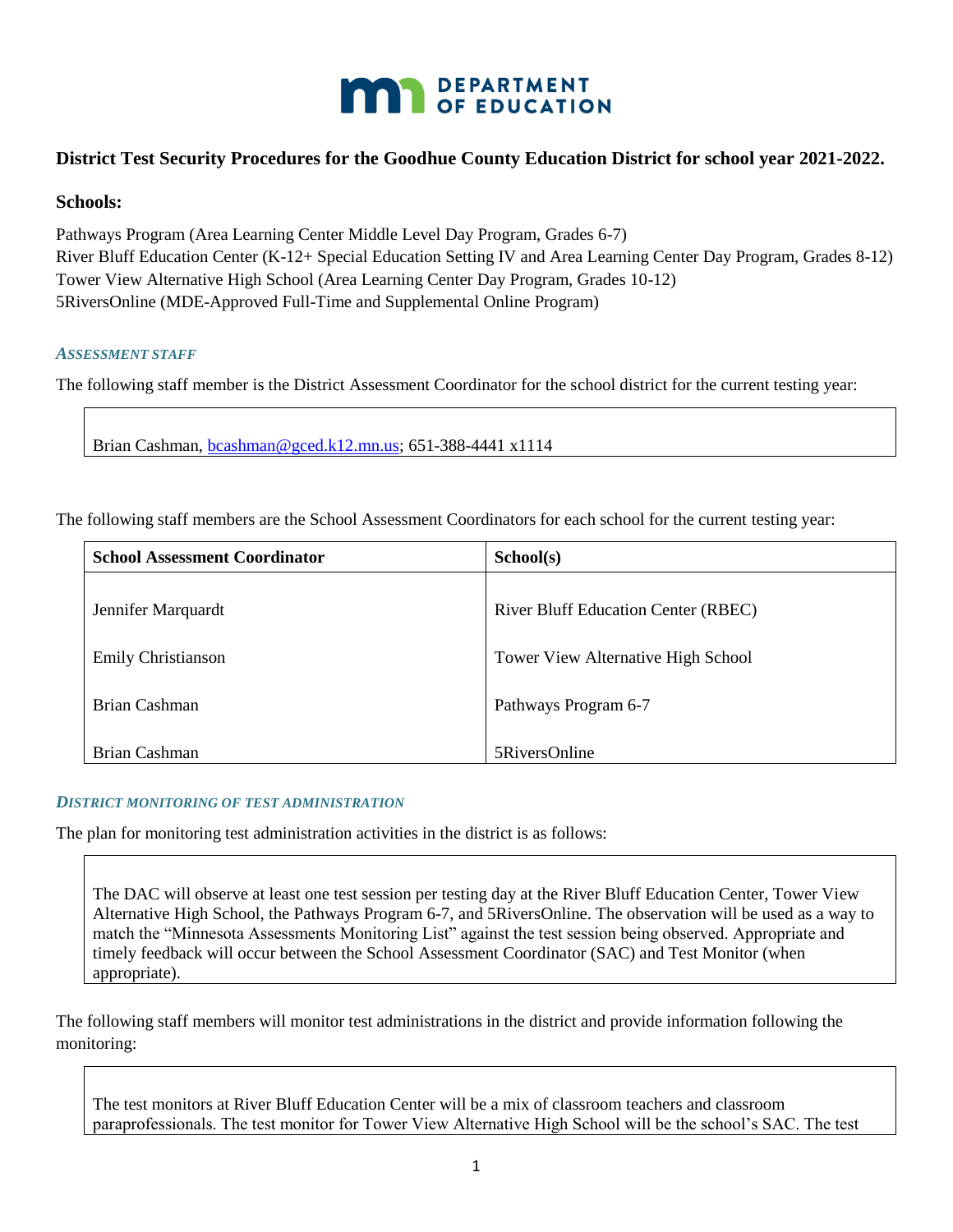monitor for the Pathways Program 6-7 will be the Pathways Program classroom teacher. The test monitor for 5RiversOnline will be a mix of program teachers.

## *TESTING CALENDAR*

The following staff members are responsible for setting the annual district testing calendar and updating all required information:

Brian Cashman, District Assessment Coordinator

The following staff members ensure that the testing calendar is posted to the district website:

Brian Cashman, District Assessment Coordinator

The following staff members are responsible for verifying and updating test administration dates on the website:

Brian Cashman, District Assessment Coordinator

### *TRAINING AND COMMUNICATION*

The following staff members will complete the *Assurance of Test Security and Non-Disclosure* on paper:

River Bluff Education Center – Kitchen staff and itinerant staff who do not work directly with students/classrooms at RBEC.

Tower View Alternative High School – Anderson Center (non-school) staff

Pathways Program at TBMS – TBD in consultation with the Red Wing Schools DAC and the Twin Bluff Middle School SAC\*.

\*The Pathways Program 6-7 is a school-within-a-school alternative middle school day program. The classroom teacher in the Pathways Program is a GCED employee while the rest of the building staff is affiliated with the Red Wing School District. Thus, the ensuring of appropriate test security within this program requires collaborative work among the Red Wing Schools DAC, the School Building SACs, and the RBEC DAC.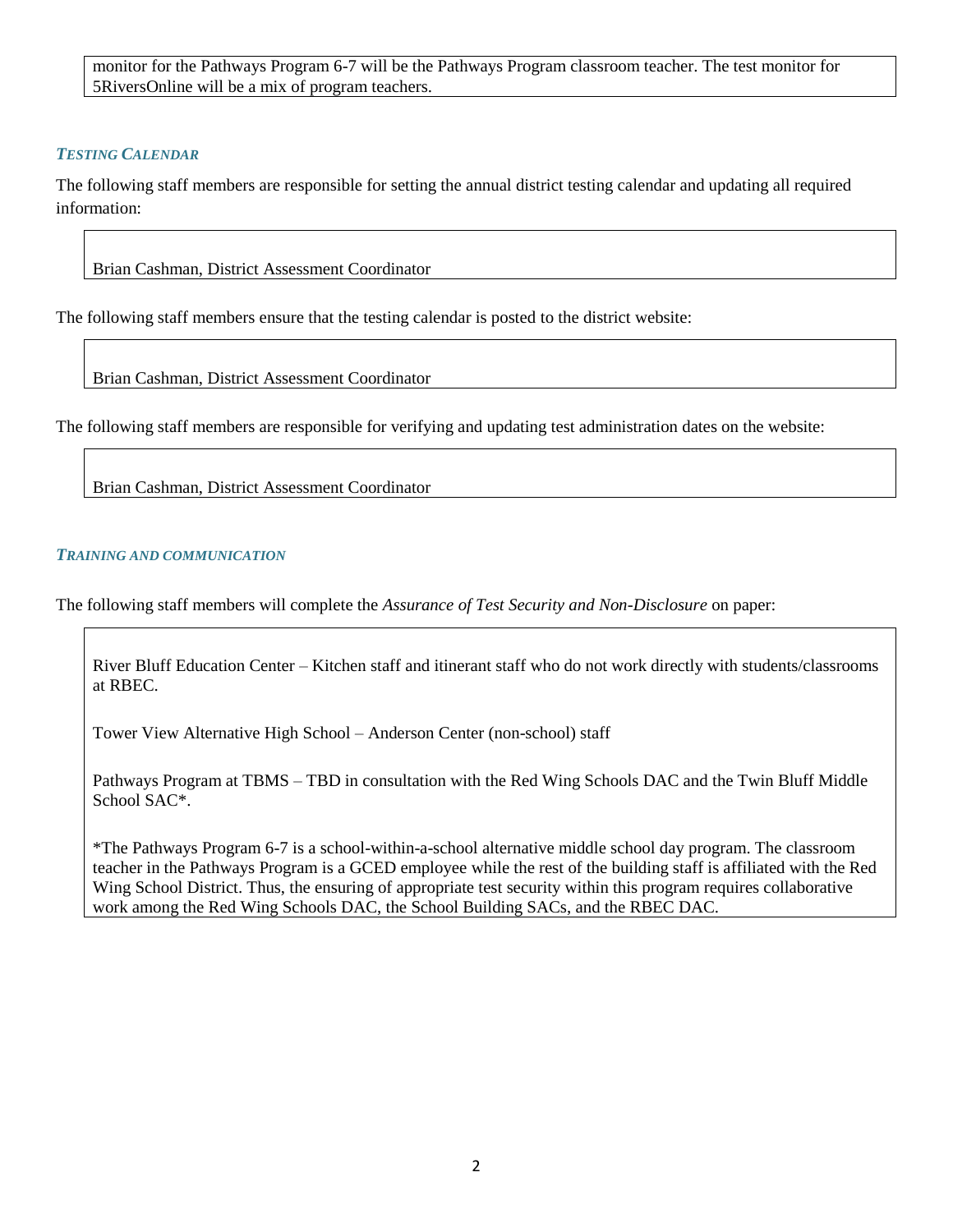The following staff members will complete the *Test Security Training (paper)* and *Assurance of Test Security and Non-Disclosure (paper):*

River Bluff Education Center – Licensed staff, front office staff, custodial staff, technology staff, paraprofessionals, other providers (i.e. Mental Health), administrators, and/or itinerant staff not in attendance at the in-person RBEC training.

Tower View Alternative High School – Tower View Alternative High School teaching staff and any front office/Anderson Center staff/technology staff not in attendance at the in-person Tower View training.

Pathways Program 6-7 – TBD in consultation with Red Wing Schools DAC.

5RiversOnline - Licensed staff, front office staff, technology staff, other providers, and/or administrators, not in attendance at the in-person 5RiversOnline training.

The following staff member roles are required to complete the following additional trainings, as required by the district:

| Role                                                                     | <b>Additional Trainings</b>                                                                          |
|--------------------------------------------------------------------------|------------------------------------------------------------------------------------------------------|
| RBEC and 5RO Licensed Staff (general education and<br>special education) | Test Security Training (in-person) plus paper-based<br>Assurance of Test Security and Non-Disclosure |
| RBEC paraprofessionals                                                   |                                                                                                      |
| <b>RBEC Custodial Staff</b>                                              |                                                                                                      |
| <b>RBEC Front Office Staff</b>                                           |                                                                                                      |
| GCED/RBEC/5RO Administrators                                             |                                                                                                      |
| <b>GCED/RBEC Technology Staff</b>                                        |                                                                                                      |
| <b>GCED/RBEC</b> Instructional Coach(es)                                 |                                                                                                      |
| Tower View Alternative High School SAC                                   |                                                                                                      |
| Pathways Program 6-7 Classroom Teacher                                   |                                                                                                      |
| <b>RBEC Special Education Staff</b>                                      | Online Training MTAS Training Module(s)                                                              |

The following staff members will ensure annual completion of trainings, including the *Test Security Training*, *Assurances of Test Security and Non-Disclosure*, and any other required trainings via the following method(s):

| <b>Staff Member</b> | Method(s) for Tracking Training |
|---------------------|---------------------------------|
|                     |                                 |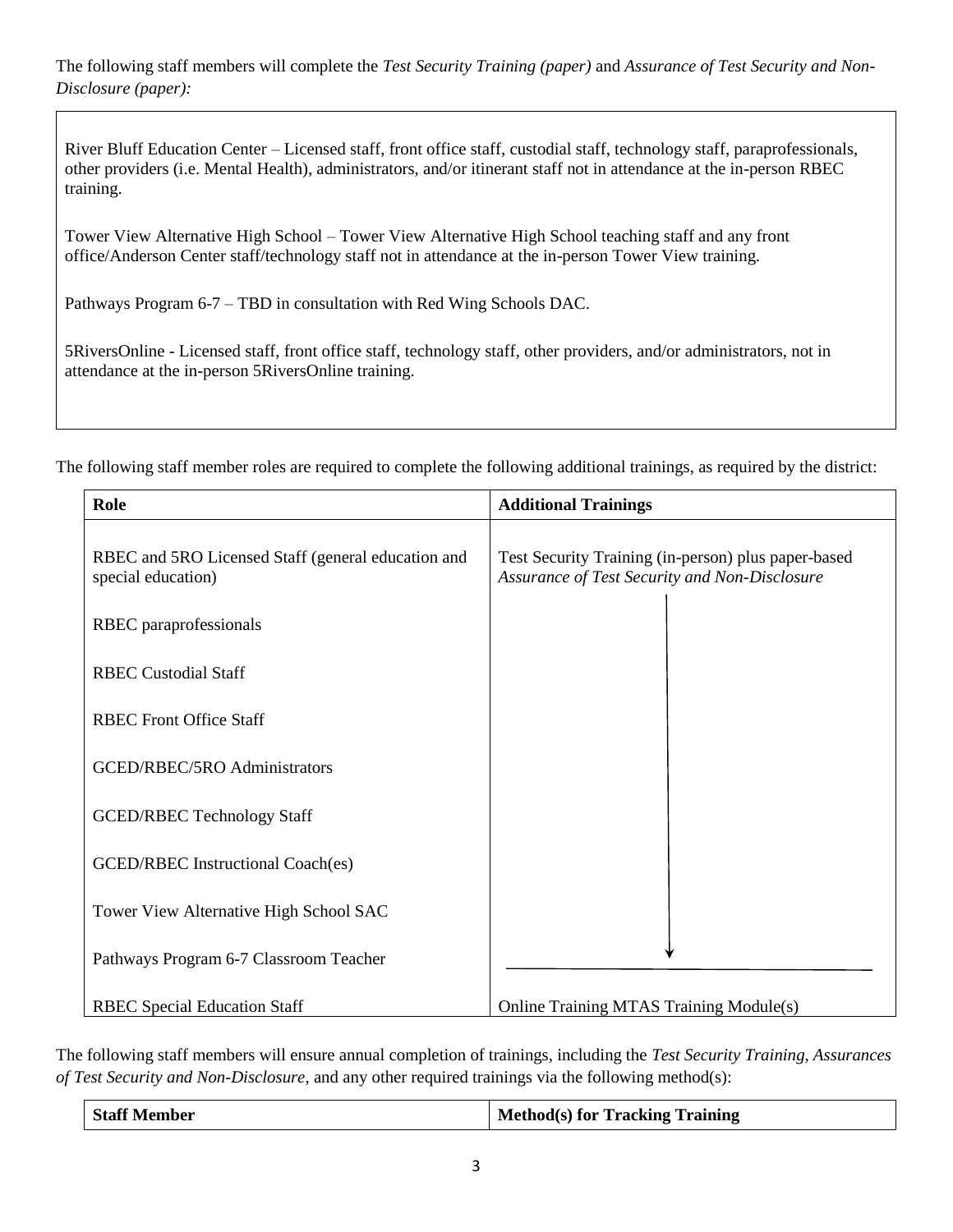| Brian Cashman, District Assessment Coordinator | Attendance rosters and related paperwork and online |
|------------------------------------------------|-----------------------------------------------------|
|                                                | cataloging                                          |

If training is conducted in each building, the following staff members will provide training documentation to the District Assessment Coordinator:

All training will be provided by the District Assessment Coordinator

The following staff members will provide information on the MDE test security tipline and MDE contact information for reporting test security concerns to all staff via the method(s) indicated:

| <b>Staff Member</b>                            | <b>Method(s) for Providing Information</b>                       |
|------------------------------------------------|------------------------------------------------------------------|
| Brian Cashman, District Assessment Coordinator | $(1)$ In-person presentation; (2) paper hand-out; (3) e-<br>mail |

District policies and procedures will be provided in the following method(s) listed. The following staff members are responsible for providing this information or training to staff:

| Method(s) for Providing District Policies and<br><b>Procedures</b> | <b>Staff Member</b>                            |
|--------------------------------------------------------------------|------------------------------------------------|
| (1) In-person presentation; (2) paper hand-out; (3) $e$ -<br>mail  | Brian Cashman, District Assessment Coordinator |

### *DISTRICT POLICIES AND PROCEDURES FOR TESTING – PREPARATION*

The following student resources will be used to prepare students for testing:

| <b>Student Resources</b>            | Grade                       |
|-------------------------------------|-----------------------------|
| <b>Purpose of Student Resources</b> | $3 - 12$                    |
| <b>Test Navigation</b>              | $3 - 12$                    |
| <b>Tools</b>                        | $3 - 12$                    |
| Item Types                          | $3 - 5$ ; $6 - High School$ |

*(Expand as needed to address differences by grade, subject, and student.)*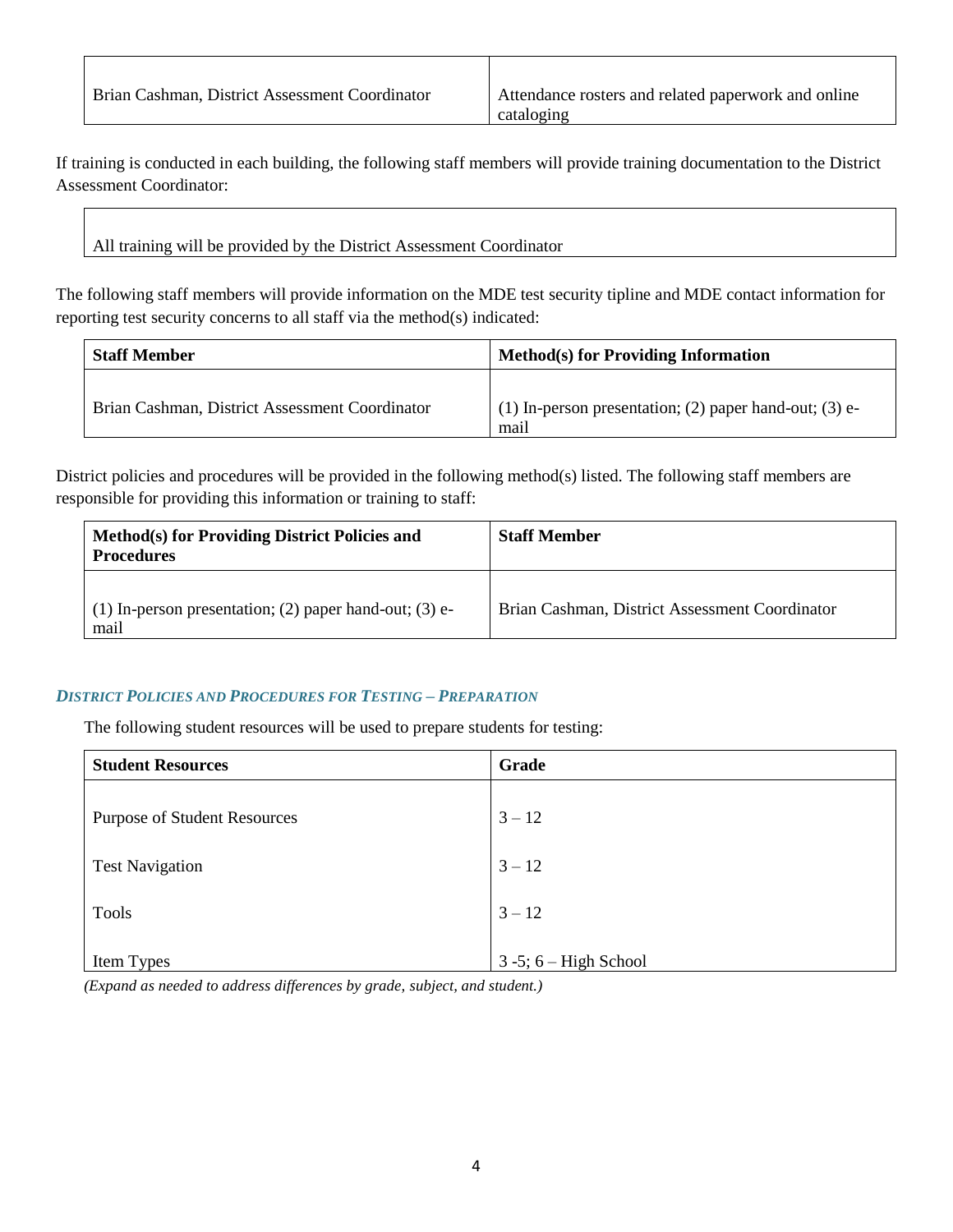The following staff members will ensure that students are reminded of the importance of test security via the method(s) listed.

| <b>Staff Member</b>  | <b>Method(s) for Communicating</b> |
|----------------------|------------------------------------|
|                      |                                    |
| <b>Test Monitors</b> | <b>Testing Directions</b>          |

*(Communication methods can include student handbooks, district and school websites, newsletters, etc.)*

The district procedure for preparing testing rooms is explained below:

The River Bluff Education SAC, Tower View Alternative High School SAC, Pathways Program 6-7 SAC, and 5RiversOnline SAC will ensure that all guidelines referenced in Chapter 8 of the *Procedures Manual* are followed in terms of what materials are allowed during test administration, calculator use guidelines, what help a Test Monitor can give, covering instructional materials in the classroom, and set-up of computer labs and testing rooms – including student seating and spacing conducive to maintaining the highest level of test security. These SACs will also make arrangements for the logistics of test administration, which includes ensuring appropriate student-to-Test Monitor and Test Administration ratios and scheduling computer labs.

*(Include information on student seating/spacing to maintain test security and removing or covering materials on walls and student desks.)*

Materials allowed for testing will be gathered by the staff members listed below and will be distributed on the day of testing as follows:

| <b>Materials:</b>                                                                                                                                                                                                                                                                                                                                                                                                                                                                                          | <b>Staff Members:</b> | <b>Collection and Distribution Plan:</b>                                                                                                                                                                                                                                                                                                                                                                                                                                                                                                                                                                                               |
|------------------------------------------------------------------------------------------------------------------------------------------------------------------------------------------------------------------------------------------------------------------------------------------------------------------------------------------------------------------------------------------------------------------------------------------------------------------------------------------------------------|-----------------------|----------------------------------------------------------------------------------------------------------------------------------------------------------------------------------------------------------------------------------------------------------------------------------------------------------------------------------------------------------------------------------------------------------------------------------------------------------------------------------------------------------------------------------------------------------------------------------------------------------------------------------------|
| <b>Testing Bins:</b><br>-DAC and SAC Contact Information<br>-Testing Session Attendance (both<br>students and staff and related<br>personnel)<br>-Allowable/Non-Allowable Item<br>List<br>-Cell Phone and Device Policy<br>-Calculator Use Reminders<br>-Student ID Tickets (used as scratch<br>paper for Reading, Science, and<br>Math Tests)<br>-Formula Sheet (gr. $5-8$ & gr. 11<br>math only) (use as scratch paper)<br>-Test Directions<br>-Monitoring Reminders/Scripts<br>-Test Security Narrative | <b>Test Monitors</b>  | A testing bin is prepared for each<br>test monitor in advance of each<br>proctored testing session by the<br>DAC. The testing bin needs to be<br>personally checked out and turned in<br>after each testing session. The<br>testing bins will be located in the<br>GCED DAC's office for River Bluff<br><b>Education Center test monitors.</b><br>The testing bin(s) for Tower View<br>Alternative High School will be<br>delivered to the Tower View SAC<br>and/or test monitor by the GCED<br>DAC and stored on site at Tower<br>View through the end of testing $-$ at<br>which point the GCED DAC will<br>pick up the testing bin. |
| - Computer and Staffing Assignment<br>Documentation Sheet (need to fill<br>out during each test session)<br>-Ear Plugs (noise buffers –<br>headphones – can be picked up in<br>the DAC's office if needed)<br>-Pencils                                                                                                                                                                                                                                                                                     |                       | The testing bin(s) for the Pathways<br>Program 6-7 will be delivered to the<br>Pathways Program test monitor at<br>the start of each testing day and will                                                                                                                                                                                                                                                                                                                                                                                                                                                                              |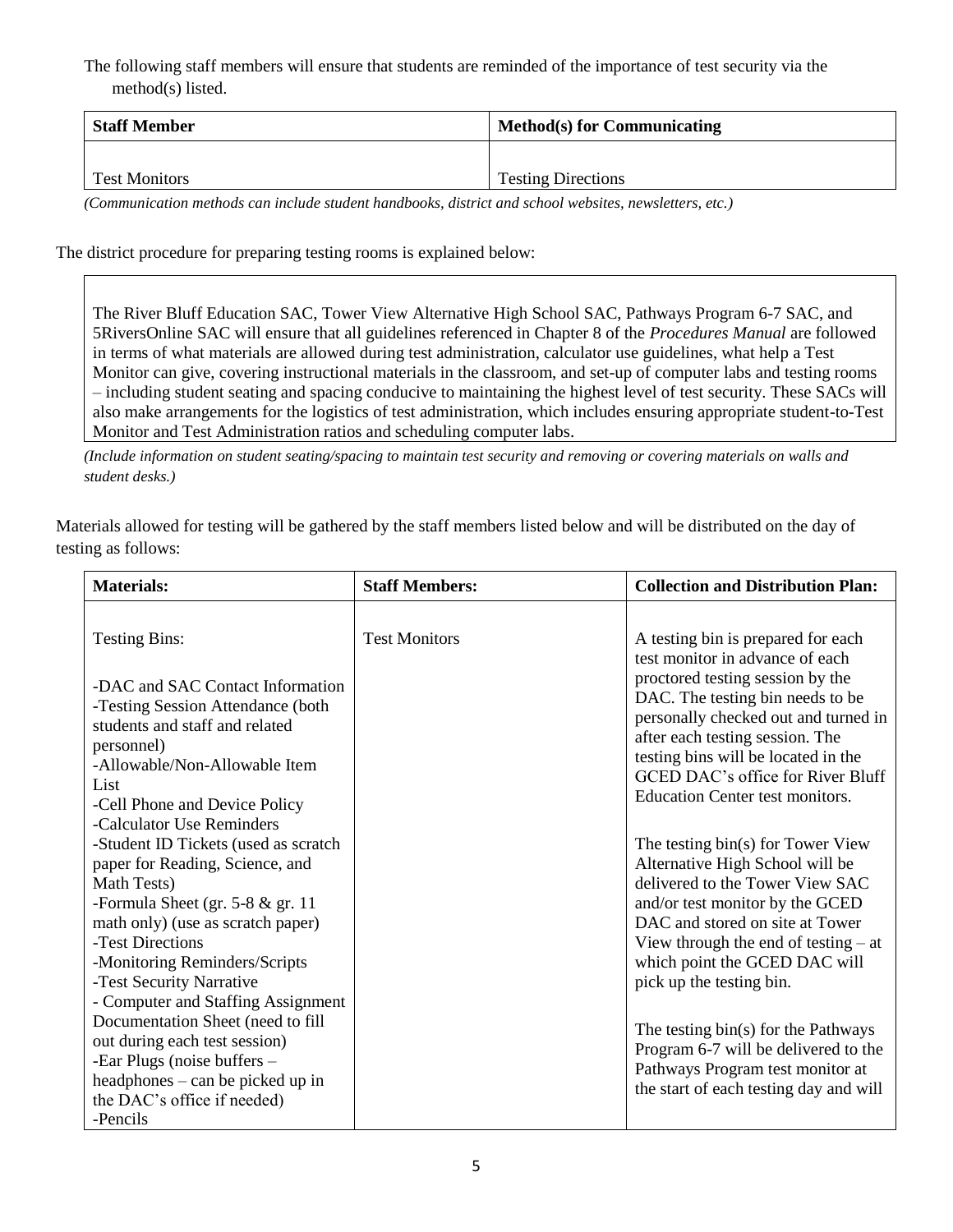| -Red "Do Not Disturb" Testing<br><b>Signs</b> | be picked up at the conclusion of<br>each testing day.                                                                                                                                  |
|-----------------------------------------------|-----------------------------------------------------------------------------------------------------------------------------------------------------------------------------------------|
|                                               | The testing bin(s) for 5RiversOnline<br>will be delivered to the test<br>monitor(s) at the start of each testing<br>day and will be picked up at the<br>conclusion of each testing day. |
|                                               |                                                                                                                                                                                         |

*(Note if materials will be supplied by the school or students.)*

The district's plan for ensuring students get to the correct locations on test day is explained below. The staff members listed will assist with helping students get to the right locations:

| Plan                                                                                                                                                                                                                                                                                                                                                                                                                | <b>Staff Member</b>                         |
|---------------------------------------------------------------------------------------------------------------------------------------------------------------------------------------------------------------------------------------------------------------------------------------------------------------------------------------------------------------------------------------------------------------------|---------------------------------------------|
| <b>River Bluff Education Center</b>                                                                                                                                                                                                                                                                                                                                                                                 |                                             |
| Students will report to their regularly scheduled class<br>upon on-time arrival at school. From there, state testing<br>will either occur in the student's assigned class or the<br>classroom teacher will direct the student to the<br>appropriate testing location. For students arriving late,<br>the RBEC front office staff will direct the student to the<br>appropriate classroom and/or testing location.   | SAC, Classroom Teachers, Front Office Staff |
| Tower View Alternative High School                                                                                                                                                                                                                                                                                                                                                                                  |                                             |
| Students will report to their regularly scheduled class<br>upon on-time arrival at school. From there, state testing<br>will either occur in the student's assigned class or the<br>classroom teacher will direct the student to the<br>appropriate testing location. For students arriving late,<br>the Tower View office staff will direct the student to the<br>appropriate classroom and/or testing location.   | SAC, Classroom Teachers, Front Office Staff |
| Pathways Program 6-7                                                                                                                                                                                                                                                                                                                                                                                                |                                             |
| Students will report to their regularly scheduled class<br>upon on-time arrival at school. From there, state testing<br>will either occur in the student's assigned class or the<br>classroom teacher will direct the student to the<br>appropriate testing location. For students arriving late,<br>the school front office staff will direct the student to the<br>appropriate classroom and/or testing location. | SAC, Classroom Teachers, Front Office Staff |
| 5RiversOnline                                                                                                                                                                                                                                                                                                                                                                                                       |                                             |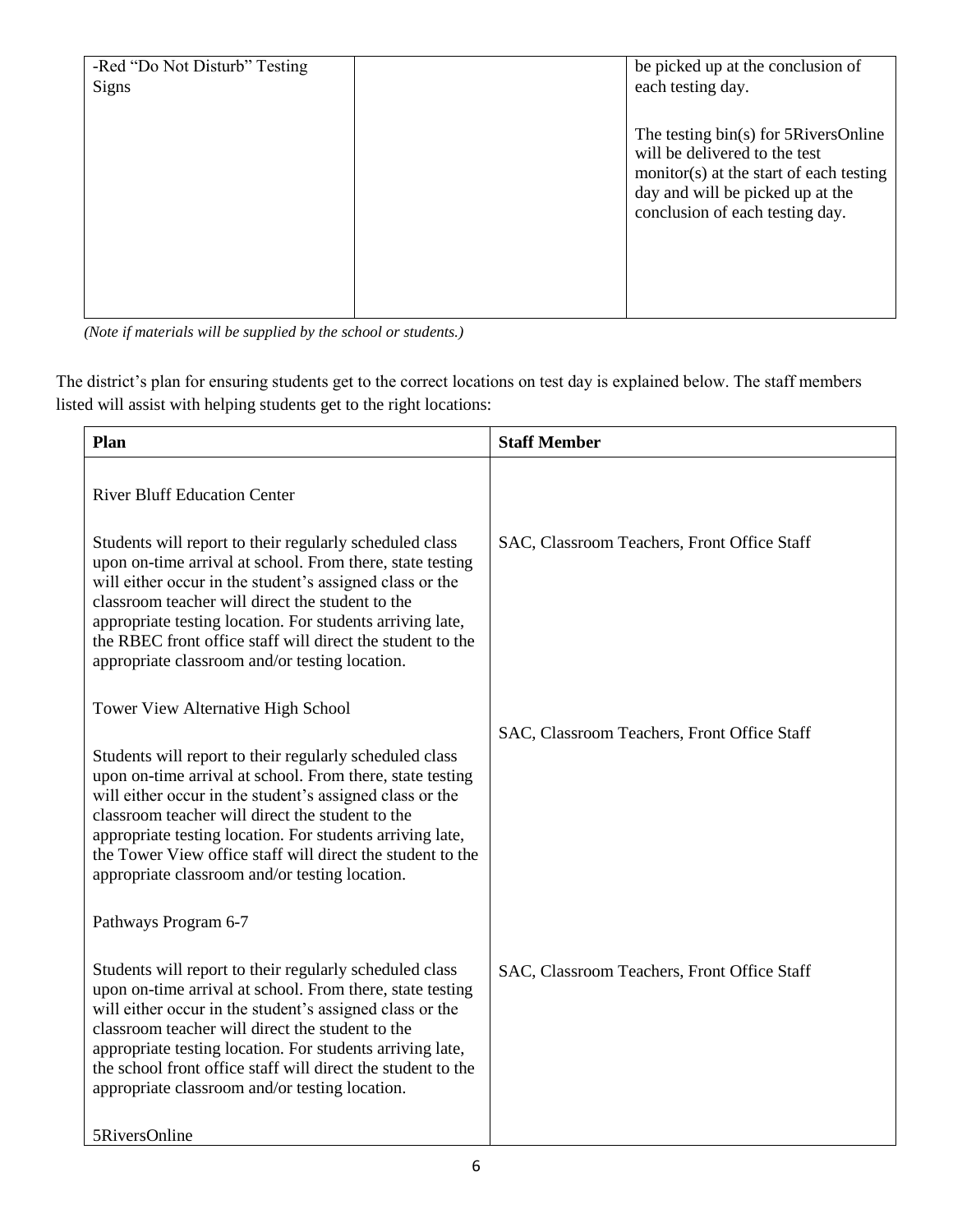| Students will report to the assigned location and time at |
|-----------------------------------------------------------|
| the River Bluff Education Center. Students will be        |
| directed to the testing location. For students arriving   |
| late, the front office and/or Administrative team will    |
| direct the students to the appropriate location.          |

The following method will be used to track which students test with which Test Monitor, including tracking which other adults will be present in the room:

Completion of the: (1) Testing Session Attendance (both students and staff and related personnel) – this document will be included in the testing bin (see previous page for full description of the testing bin)

The procedure for ensuring students do not use or access cell phones or other prohibited devices is listed below; actions that will be taken if the procedure is not followed are also listed:

River Bluff Education Center / Tower View Alternative High School / Pathways Program 6-7 / 5RiversOnline

- 1. Students will be reminded verbally upon entering the testing location of the no cell phone and related electronics expectation. Students will be given the opportunity to provide the test monitor with any prohibited device(s).
- 2. As part of the testing directions, students will again be reminded of the no cell phone and related electronics expectation. Student will be given the opportunity to provide the test monitor with any prohibited device(s).
- 3. Once testing has started and a student is found to have prohibited electronic resources, the test monitor will immediately notify the SAC. The SAC will make arrangements to escort the student out of the testing location. Furthermore, the SAC will start the following process:

If there is a concern that security may have been breached, the SAC will alert the DAC. This information can be communicated to the DAC in person, via e-mail, via text, and/or via phone. If the situation requires additional information, the DAC will work with the person or persons involved to ensure accuracy and completeness of the report. The DAC, in turn, will notify the Minnesota Department of Education within 24 hours of the alleged breach and will submit the *Test Security Notification* with any documentation in Test WES within 28 hours.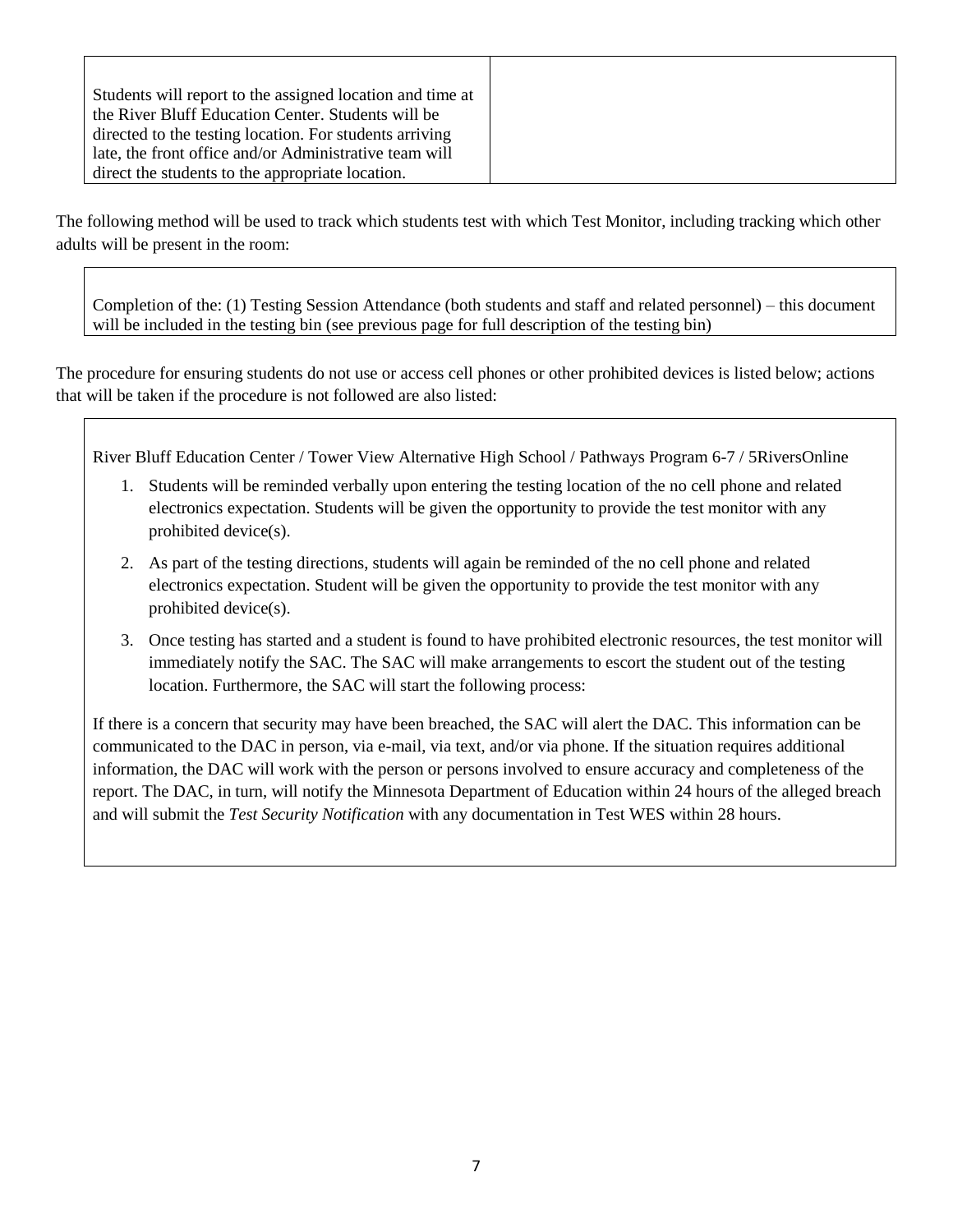### *DISTRICT POLICIES AND PROCEDURES FOR TESTING – TEST ADMINISTRATION*

The following procedure will be used for student breaks for all students during testing, including how test content will be secured during these breaks:

| <b>Procedure for Student Breaks</b>                                                                                                                                                                                                                                                                                                                                      | <b>Plan for Securing Test Content</b>                                                                                                                                                                                                                                                                     |
|--------------------------------------------------------------------------------------------------------------------------------------------------------------------------------------------------------------------------------------------------------------------------------------------------------------------------------------------------------------------------|-----------------------------------------------------------------------------------------------------------------------------------------------------------------------------------------------------------------------------------------------------------------------------------------------------------|
| The break schedule for each test session at all of the<br>state testing locations (River Bluff Education Center,<br>Tower View Alternative High School, Pathways<br>Program 6-7, and 5RiversOnline) will be pre-<br>determined by the GCED DAC and each program's<br>SAC. The break schedule will be based on the age and<br>needs of the students in each test session. | If a break time is scheduled, the online test material for<br>each student will be covered up via taped paper until the<br>session is ready to be resumed. Student breaks will be<br>actively monitored by test monitors (who may, or may<br>not, be the test monitor in that specific testing location). |

The district's procedure for breaks for use of the restroom or other interruptions during testing is as follows:

Breaks for the user of the restroom will be done one student at a time and the test monitor will ensure that the student's online test material is covered up. In addition, the test monitor will ensure that there is an appropriately trained colleague who will be escorting the student to ensure test security.

The following staff members will monitor students if they leave the testing room (e.g., in the hallway):

| River Bluff Education Center – Classroom paraprofessionals, front office staff |  |  |  |
|--------------------------------------------------------------------------------|--|--|--|
|                                                                                |  |  |  |

Tower View Alternative High School – Front office staff or classroom teacher(s)

Pathways Program 6-7– TBD by School(s) SAC

5RiversOnline – Front office staff or Administrator Team

The staff members listed will answer questions or provide assistance during test administration. Test Monitors will use the following method to contact others for assistance:

| <b>Staff Member to Contact</b>                                                                                                                                                         | <b>Communication Method</b>           |
|----------------------------------------------------------------------------------------------------------------------------------------------------------------------------------------|---------------------------------------|
| Test Monitor will contact the SAC, the SAC will<br>contact the DAC (if needed).                                                                                                        | Phone (landline), text, and/or e-mail |
| If the question requires the Test Monitor to step out of<br>the room, the SAC will arrange for coverage (at Tower<br>View, the front office staff may need to arrange for<br>coverage) |                                       |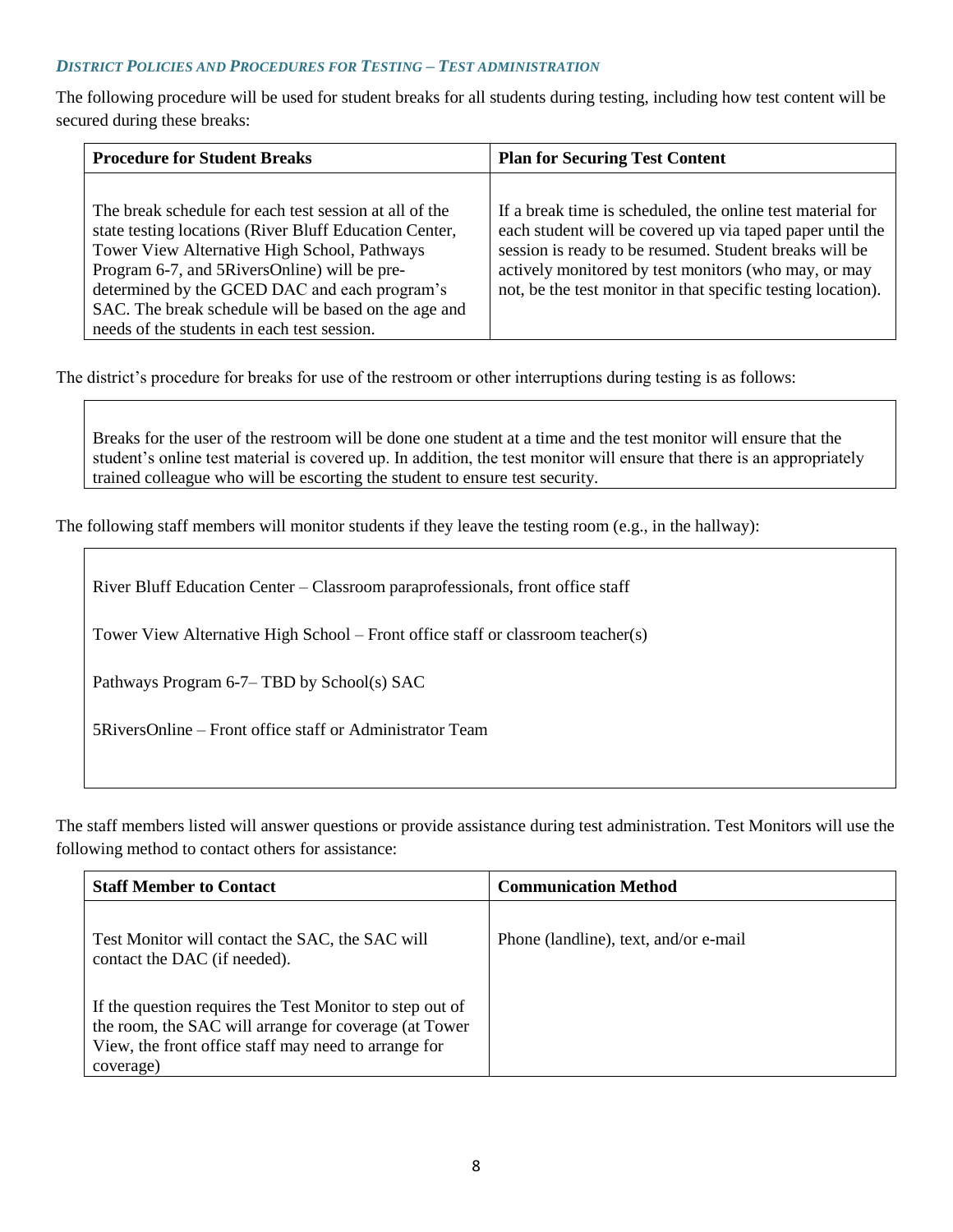The procedure for an unexpected situation arising with students during testing (e.g., illness, behavioral issues, early dismissal) is detailed below; Test Monitors should contact the staff members listed for assistance or in case of emergency:

| <b>Procedure</b>                                                                                                                                                                       | <b>Staff Member to Contact</b>        |
|----------------------------------------------------------------------------------------------------------------------------------------------------------------------------------------|---------------------------------------|
| Test Monitor will contact the SAC, the SAC will contact<br>the DAC (if needed).                                                                                                        | Phone (landline), text, and/or e-mail |
| If the question requires the Test Monitor to step out of<br>the room, the SAC will arrange for coverage (at Tower<br>View, the front office staff may need to arrange for<br>coverage) |                                       |

The procedure for an entire group of students unexpectedly leaving during test administration (e.g., emergency situation, fire drill) is detailed below:

The Test Monitor will ensure student safety while the SAC and/or DAC ensure test integrity

If the Test Monitor becomes ill or needs to leave during testing, the procedure for ensuring students continue to be monitored is as follows:

The Test Monitor will contact the SAC. The SAC will contact the DAC. The SAC and DAC will arrange for emergency coverage of the testing location to ensure test security.

If students complete testing early, the procedure is outlined below; if students will remain in the testing room, the following activities are allowed:

| Procedure                                                                                                   | Allowable Activities (if applicable) |
|-------------------------------------------------------------------------------------------------------------|--------------------------------------|
| Students who finish early will wait in the testing room<br>until receiving directions from the Test Monitor | Read, color, and/or wait quietly     |

If students need extra time to test, the procedure below will be followed:

River Bluff Education Center

The Test Monitor will contact the SAC. The SAC will make arrangements for the student to finish testing with the Test Monitor at another (secure) location at the school. The SAC will ensure that the students who remain in the classroom (and are done with testing) are appropriately supervised.

Tower View Alternative High School

The Test Monitor will dismiss the students done with testing and will supervise the remaining students in the secure testing location until the students finish.

Pathway Program 6-7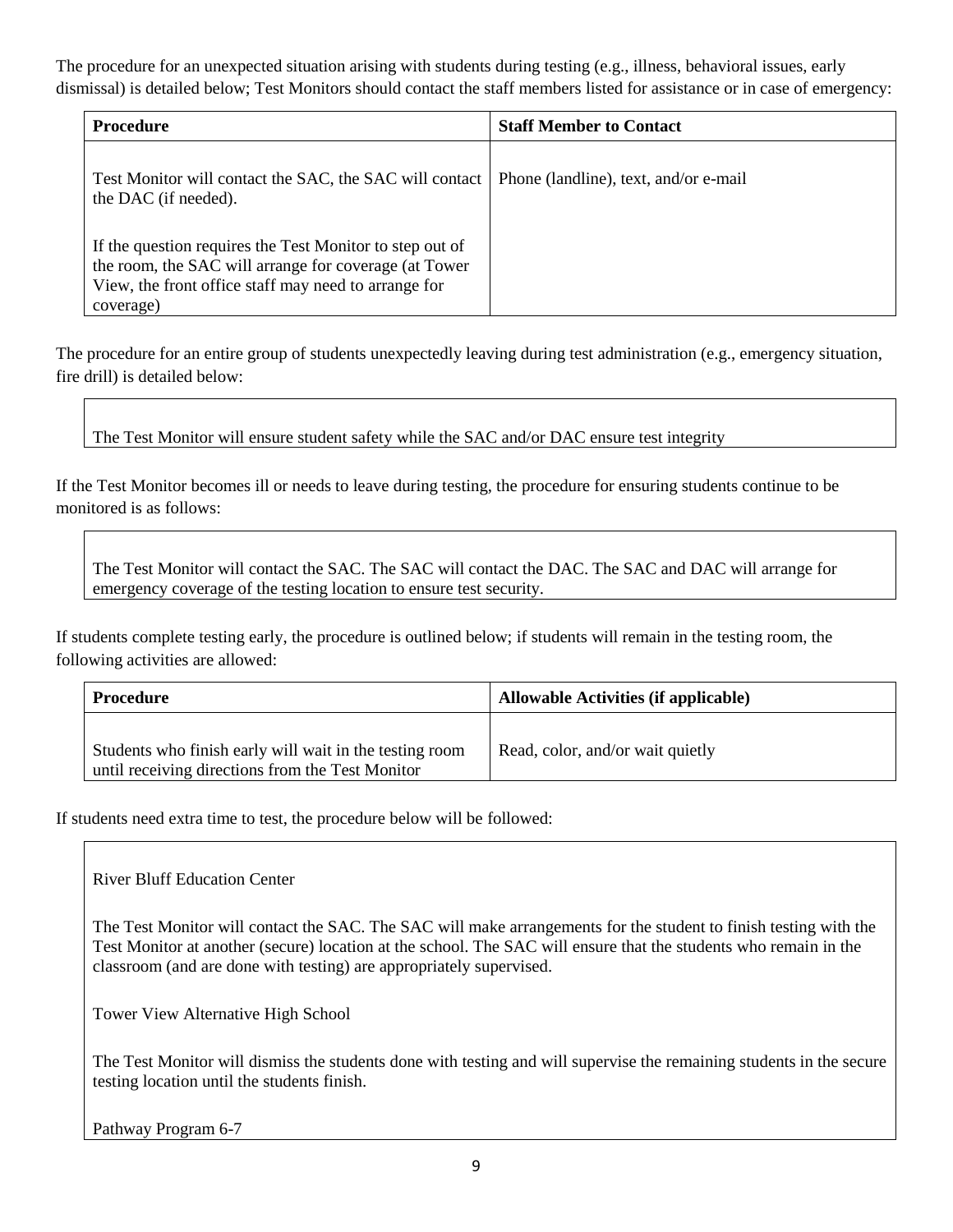The Test Monitor will dismiss the students done with testing and will supervise the remaining students in the secure testing location until the students finish.

5RiversOnline

The Test Monitor will contact the SAC. The SAC will make arrangements for the student to finish testing with the Test Monitor at another (secure) location at the school. The SAC will ensure that the students who remain in the classroom (and are done with testing) are appropriately supervised.

If a student reports an error or technical issue with a test item, the procedure for documenting the issue is outlined below, and issues will be reported to the staff members listed here:

| <b>Procedure</b>                                                                                                                                                                                                                                                                                                                                                                                                                                                                                                          | <b>Staff Member to Contact</b>                                                                                         |
|---------------------------------------------------------------------------------------------------------------------------------------------------------------------------------------------------------------------------------------------------------------------------------------------------------------------------------------------------------------------------------------------------------------------------------------------------------------------------------------------------------------------------|------------------------------------------------------------------------------------------------------------------------|
| The Test Monitor will instruct the student(s) to continue<br>the test. The Test Monitor will note the test, grade,<br>subject, section number (if applicable), item number,<br>and the MARSS/SSID number. Following the test<br>session, the Test Monitor will notify the SAC and the<br>SAC will notify the DAC. The DAC will contact the<br>district technology staff (if a technical issue) and MDE<br>and/or the service provider and give the information<br>collected by the $SAC$ ; note – the content of the item | Student $\langle$ Test Monitor $\langle$ SAC $\langle$ DAC $\langle$<br>Technology Staff < MDE and/or service provider |
| itself cannot be referenced, copied, e-mailed, etc., as this<br>would be a breach of security                                                                                                                                                                                                                                                                                                                                                                                                                             |                                                                                                                        |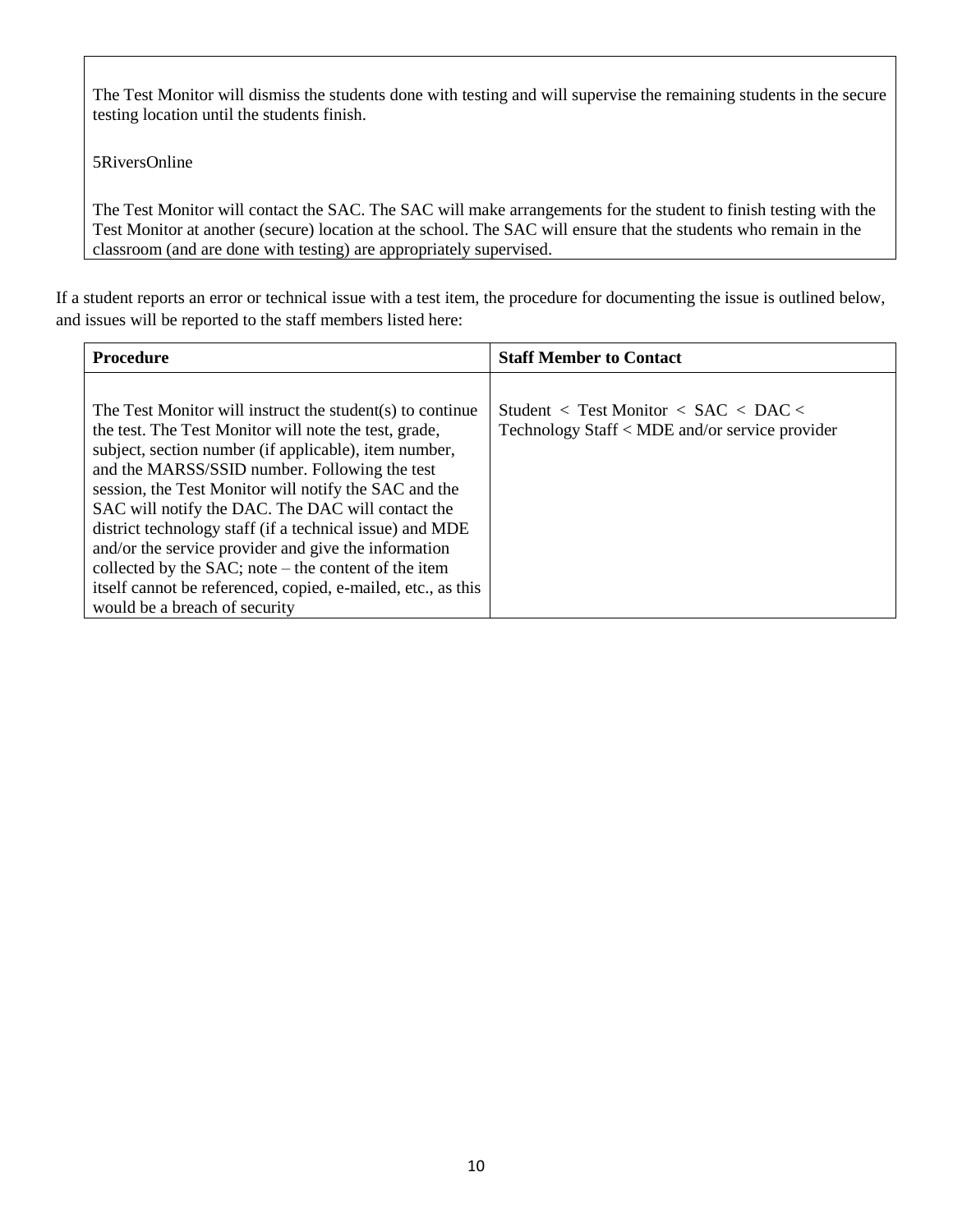Staff report misadministrations and security breaches to the staff members listed below, using the process outlined:

| <b>Procedure</b>                                                                                              | <b>Staff Member to Contact</b>       |
|---------------------------------------------------------------------------------------------------------------|--------------------------------------|
|                                                                                                               |                                      |
| If there is a concern that security may have been                                                             | School Personnel < $SAC < DAC < MDE$ |
| breached, school personnel need to alert the SAC. This                                                        |                                      |
| information is then communicated to the DAC in                                                                |                                      |
| person, via e-mail, via text, and/or via phone. If the                                                        |                                      |
| situation requires additional information, the DAC will<br>work with the person or persons involved to ensure |                                      |
| accuracy and completeness of the report. The DA, in                                                           |                                      |
| turn, will notify the Minnesota Department of Education                                                       |                                      |
| within 24 hours of the time of the alleged breach and                                                         |                                      |
| submit the Test Security Notification with any                                                                |                                      |
| documentation in Test WES within 48 hours.                                                                    |                                      |
| MDE provides a tip line for reporting possible security                                                       |                                      |
| breaches. This tip line will be posted on the GCED                                                            |                                      |
| website and can also be reached at:                                                                           |                                      |
| https://w1.education.state.mn.us/tip/. The DAC will be                                                        |                                      |
| responsible for outlining this resource, as well MDE                                                          |                                      |
| contact information for reporting test security concerns                                                      |                                      |
| to all staff via e-mail, written notifications, and/or                                                        |                                      |
| during the in-person Test Security meeting.                                                                   |                                      |

*(If not reported directly to the District Assessment Coordinator, also include how information will be communicated to him/her.)*

### *DISTRICT POLICIES AND PROCEDURES FOR TESTING – AFTER TESTING*

The following is the district's policy for discussing the test administration experience with students after test administration:

Test Monitors or other staff may not ask students about specific test items. If students ask about a specific test item following testing, Test Monitors should remind students that items are secure and cannot be discussed.

*(Indicate what may or may not be discussed with students following testing.)*

The staff members listed below are responsible for entering student responses from MCA paper accommodated test materials:

Brian Cashman, District Assessment Coordinator

*(As needed, include any procedures or timelines for data entry that have been established.)*

The staff members listed below are responsible for entering MTAS scores from MTAS Data Collection Forms:

Brian Cashman, District Assessment Coordinator

Note: The Goodhue County Education District collaborates with its member school districts in preparing and sharing the non-secure MTAS test materials. These materials are rotated among the member school districts for a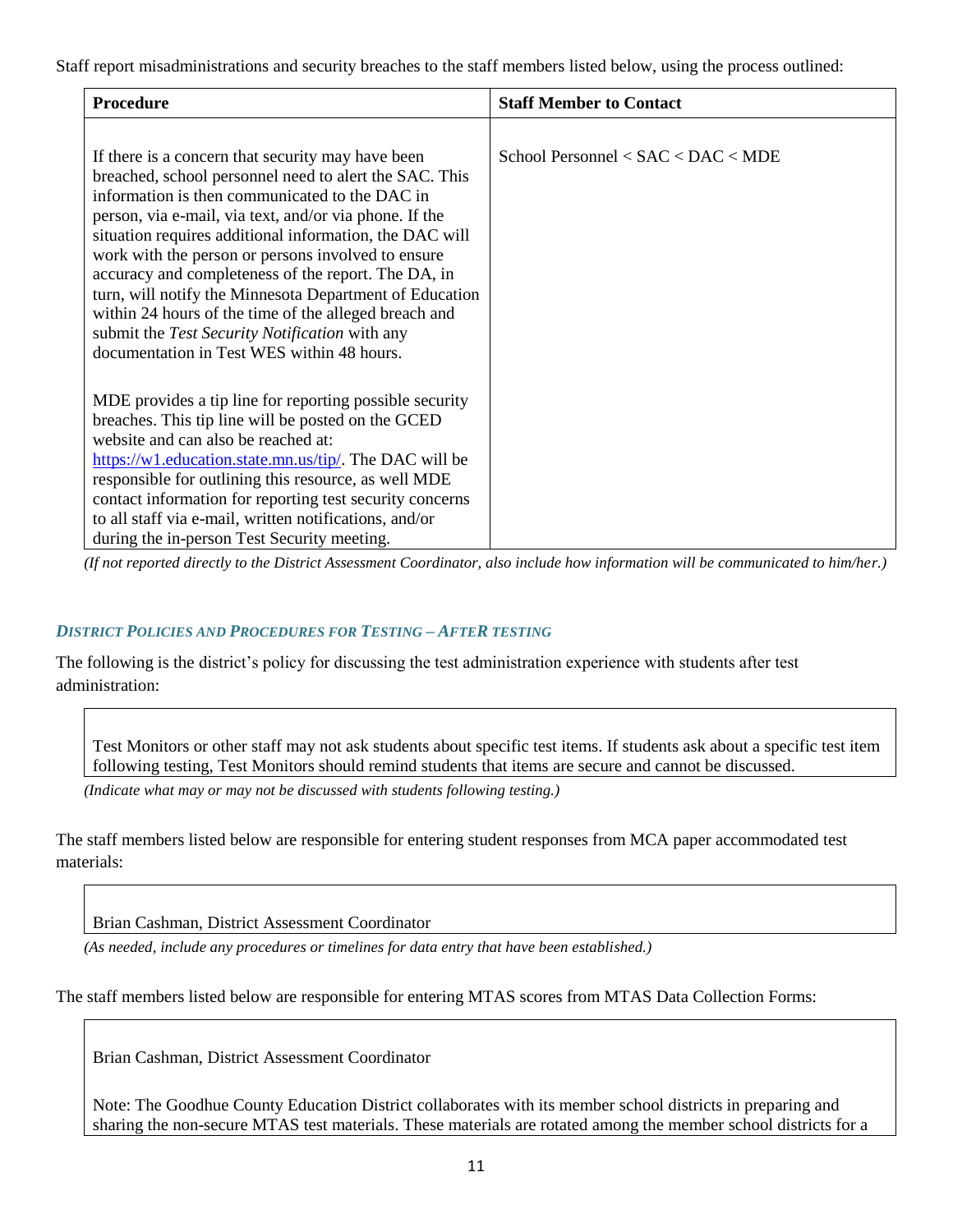pre-determined internal MTAS testing window. All MTAS secure test materials are still kept with the member school districts.

*(As needed, include any procedures or timelines for score entry that have been established.)*

### *DISTRICT POLICIES AND PROCEDURES FOR TESTING – SECURE TEST MATERIALS*

# **Receipt and Organization of Secure Test Materials**

The following is a list of each secure, locked location at each school within the district where test materials for online and paper administrations will be kept:

| School                                    | <b>Secure Location(s)</b>                                                                                                                                   |
|-------------------------------------------|-------------------------------------------------------------------------------------------------------------------------------------------------------------|
| <b>River Bluff Education Center</b>       | RBEC Records Room                                                                                                                                           |
| <b>Tower View Alternative High School</b> | RBEC Records Room (if needed, locked cabinet in<br>Tower View's front office)                                                                               |
| Pathways Program 6-7                      | RBEC Records Room (no secure test material for                                                                                                              |
| 5RiversOnline                             | Pathways Program kept at local school buildings)                                                                                                            |
|                                           | RBEC Records Room                                                                                                                                           |
| *All Schools                              | There may be times where the secure test material will<br>be kept in the GCED DAC's office $-$ in the upper desk<br>storage unit (this unit will be locked) |

Listed below are staff members who have access to these locations where secure test materials are stored:

RBEC Records Room – RBEC Front Office Staff, RBEC Custodians; RBEC/5RiversOnline Administrators

Tower View Front Office Cabinet – Tower View Front Office Staff, Tower View Administrators

GCED DAC Office – RBEC Front Office Staff, RBEC Custodians, RBEC/5RiversOnline Administrators

If test materials are delivered to the district, the staff members listed below will distribute secure test materials to each school following the procedure listed:

| <b>Staff Member</b>                                                        | <b>Procedure</b>                                                                                                                                                                                                                                                               |
|----------------------------------------------------------------------------|--------------------------------------------------------------------------------------------------------------------------------------------------------------------------------------------------------------------------------------------------------------------------------|
| Test materials are delivered to the River Bluff<br><b>Education Center</b> | Test materials are delivered to the River Bluff Education<br>Center for check-in and inventory and storage in a<br>secure location. In the event that test materials arrives at<br>the school site, the front office staff and/or SAC will<br>immediately notify the GCED DAC. |

*(This may not be applicable for charter schools or districts where all schools are located in one building.)*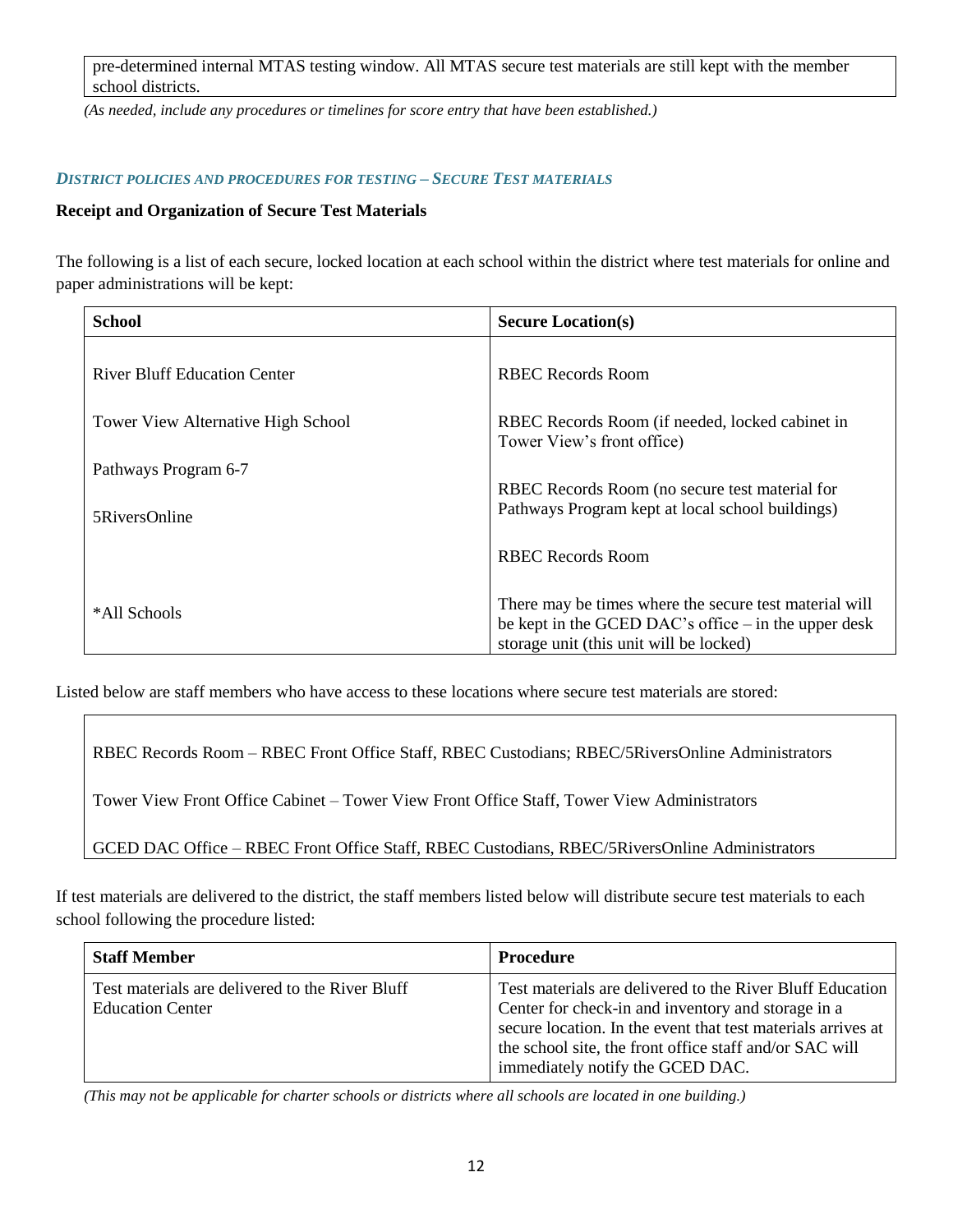Brian Cashman, District Assessment Coordinator (River Bluff Education Center, Tower View Alternative High School, Pathways Program 6-7, 5RiversOnline)

Emily Christianson and/or Carianne Roschen (Tower View Alternative High School, if needed)

The staff members listed below will inventory materials using the security checklists. Any discrepancies will be reported immediately following the procedure listed:

| <b>Staff Member Inventorying Materials</b>            | <b>Procedure for Discrepancies</b>                      |
|-------------------------------------------------------|---------------------------------------------------------|
| Brian Cashman, District Assessment Coordinator (River | Record appropriate information and immediately contact  |
| Bluff Education Center, Tower View Alternative High   | the service provider (Pearson) and, if appropriate, the |
| School, Pathways Program 6-7, 5 Rivers Online)        | Minnesota Department of Education                       |

The staff members listed below will organize test materials for each Test Monitor and Test Administrator, following the procedures listed:

| <b>Staff Member Organizing Materials</b>                                                                                                                      | <b>Procedure</b>                                                                                                                                                                                                                                                                                         |
|---------------------------------------------------------------------------------------------------------------------------------------------------------------|----------------------------------------------------------------------------------------------------------------------------------------------------------------------------------------------------------------------------------------------------------------------------------------------------------|
| Brian Cashman, District Assessment Coordinator (River)<br>Bluff Education Center, Tower View Alternative High<br>School, Pathways Program 6-7, 5RiversOnline) | The GCED DAC will furnish testing bins with the<br>appropriate materials (see page 5). The GCED DAC will<br>match student log-in information against test session<br>rosters. For paper testing, the GCED DAC will match<br>received materials against test session rosters and<br>IEP/504 requirements. |

### **Distribution of Materials to Test Monitors or Test Administrators**

The procedure for distributing test materials to the Test Monitors and Test Administrators is listed below:

The procedure for the distribution of all test materials (include online test materials) to the Test Monitors will be for the District Assessment Coordinator to deliver these materials after verifying count and type.

Upon receipt of materials, the Test Monitor ensures that all the test materials listed on the *Test Monitor Test Materials Security Checklist* and other material provided (i.e. student login information, scratch paper) are accounted for prior to handing out the test materials to the students. Any discrepancies will be reported immediately to the District Assessment Coordinator.

The Test Monitor is responsible for the test materials during the test administration until their return to the District Assessment Coordinator.

*(Separate information by test, mode, and/or role as needed.)*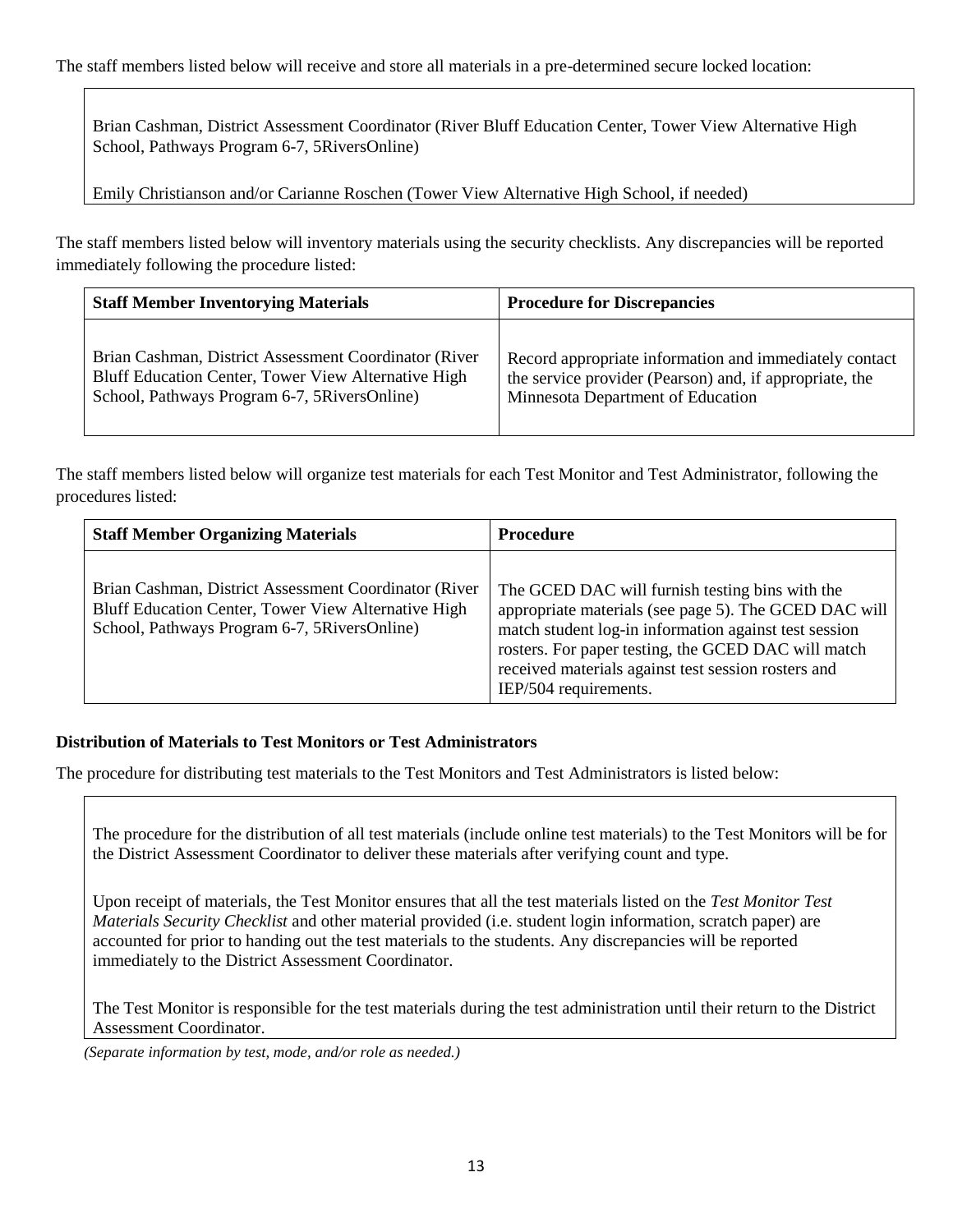Test Monitors and Test Administrators report any discrepancies in test materials received immediately to the staff members listed below:

# Brian Cashman, District Assessment Coordinator

If students are taking the tests over multiple days, the procedure for collecting and storing test materials between test sessions is as follows:

If students are taking tests on multiple days, secure and non-secure test materials (including student login information, paper test materials, and any materials used as scratch paper) are collected by the DAC. These materials are kept secure between test sessions by checking and re-checking turned in materials versus running inventory list and placing test material in the GCED records storage room or the District Assessment Coordinator's locked upper office cabinet.

If for some reason the District Assessment Coordinator is unable to retrieve the test materials for a particular test session or day, the SAC will be responsible for implementing the procedure listed above and keeping the materials in a secure location on site until the materials are checked back in to the Test Monitor or retrieved by the DAC.

*(Separate procedures by test, mode, and/or role as needed.)*

# **Return of Materials**

After testing, Test Monitors and Test Administrators will return test materials and *Test Monitor Test Materials Security Checklists* (or other checklist used in the district) to the staff members listed below:

- 1. The Test Monitor and the Test Administrator will return all test materials (including student login information and any materials used as scratch paper) to the DAC immediately after testing. The DAC will place these items in a secure and locked location (either the upper locked office cabinet and/or Records Room). In the event that the DAC is not able to receive the test materials, the SAC will receive the materials and keep them in a secure location until the DAC can retrieve the materials. At Tower View Alternative High School and the Pathways Program 6-7, the DAC will pick up the testing materials from a secure location. At the River Bluff Education Center, including 5RiversOnline, the materials will either be picked up by the DAC, and/or the SAC, and/or returned to the DAC by the Test Monitor.
- 2. The DAC will keep all test materials (including student log-in information and any materials used as scratch paper) secure until distributed to the Test Monitor or Test Administrator for the next test session.
- 3. *Test Monitor Test Materials Security Checklists* will be signed by the Test Monitor indicating that all materials have been returned once testing is completed. The *Test Monitor Materials Security Checklists* will be returned to the DAC.
- 4. Student log-in information and any materials used as scratch paper will be securely destroyed at the end of the test administration by the DAC, no more than 48 hours after the close of the testing window.
- 5. When the test materials are returned to the DAC, they will again be inventoried and kept in the RBEC Records Room and/or the DAC's upper locked cabinet, a secure locked location, until shipped back to the service provider.
- 6. The DAC will prepare the materials for shipment to the service provider according to return instructions in the applicable *Procedures Manual*.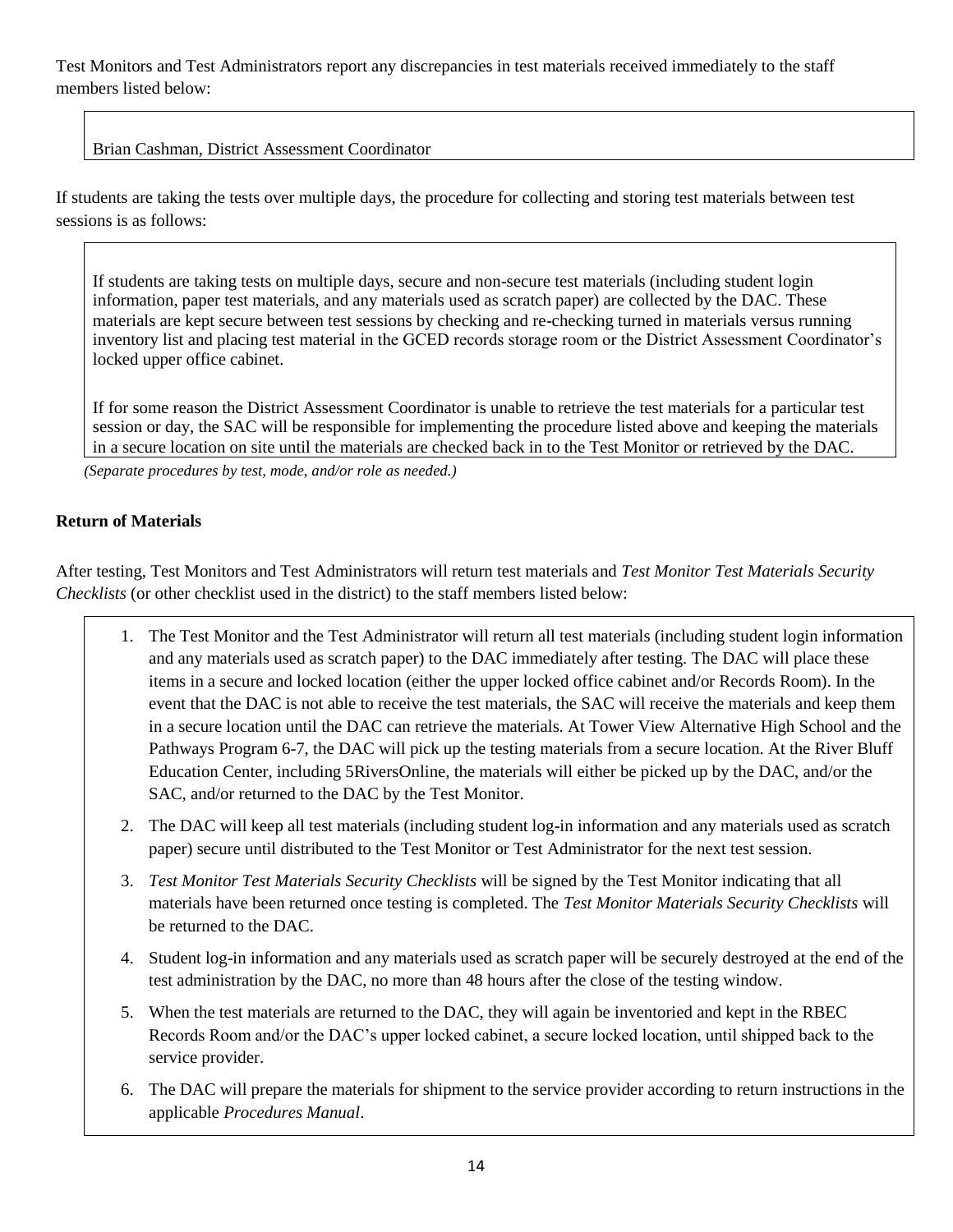# 7. The DAC will follow instructions provided in the applicable *Procedures Manual* for the return shipping of materials.

When the test materials are returned to the staff members listed below, they will be inventoried and secured in the following locations, until returned to the district (if applicable) or shipped back to the service provider.

| <b>Staff Member</b>                            | <b>Secured Location</b>                                                             |
|------------------------------------------------|-------------------------------------------------------------------------------------|
| Brian Cashman, District Assessment Coordinator | River Bluff Education center Records Room and/or<br>GCED DAC's upper office cabinet |

The staff members listed below will prepare the materials for their return to the district (if applicable) or for shipment to the service provider:

# Brian Cashman, District Assessment Coordinator

The following staff members will securely destroy student testing tickets and any other hard-copy materials provided to student during test at the end of test administration:

Brian Cashman, District Assessment Coordinator

### *DISTRICT POLICIES AND PROCEDURES FOR TESTING – TEST RESULTS*

The district's policy about providing preliminary test results is detailed below:

Generally speaking, the Goodhue County Education Districts does not release preliminary test results. In some instances, a preliminary test result for an individual student may be shared with appropriate personnel. In such an instance, the Goodhue County Education District will ensure that the preliminary results communication protocol, as outlined in the *Procedures Manual*, is followed.

The following information is communicated if preliminary results are provided:

Scale Score and (preliminary) Corresponding Category (i.e. Exceeds, Meets, Partially Meets, Does Not Meet)

*(Indicate what information is provided about appropriate use of preliminary results.)*

Final embargoed results will be provided to the following staff members through the following methods:

| <b>Staff Members</b>                                                                                                                                                                                                                                                                                                           | <b>Methods</b> |
|--------------------------------------------------------------------------------------------------------------------------------------------------------------------------------------------------------------------------------------------------------------------------------------------------------------------------------|----------------|
| Goodhue County Education District Executive Director,<br>River Bluff Education Center Principal, River Bluff<br>Education Center Building Coordinator, Goodhue<br>County Education District Assistant Director of System<br>Development, Tower View Alternative High School<br>Principal and Front Office Staff, 5RiversOnline | E-mail         |